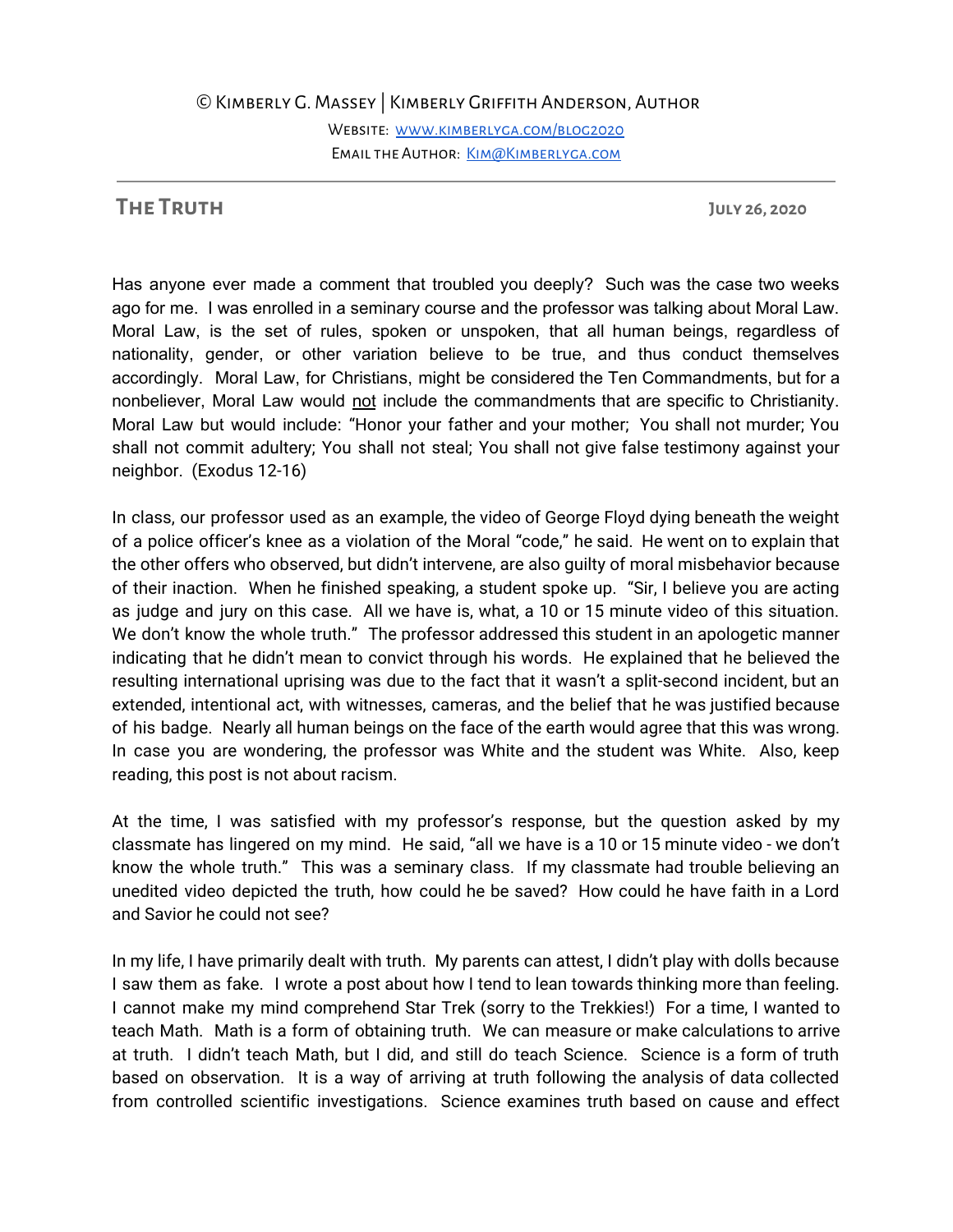correlations. Scientific truth requires evidence. We have 5 senses to help us collect truth. If we smell smoke or hear the smoke detector, even if we don't see the fire, the truth is, fire is nearby. Children are taught if they suspect fire, to touch doors before opening them, to see if they are hot, which would be evidence of fire on the other side. We trust our senses to reveal reality.

Truth, as I define it, is reality. Truth is fact. It has been verified, calculated and checked. Truth is the result of proof or evidence. Truth can also be the result of our faith.

It was a bit later in life when I realized the truth that can be found in God's Holy Word. As I've read more of the Bible, I find truth in its typology. The Bible was written by 40 different people separated by about 1600 years, they were from different places and they didn't all speak or write in the same language. Yet we see common references (types) in the Old and New Testaments. In Exodus 12 (OT) during the tenth plague, the Israelites' lives were spared by the smearing of lamb's blood on their door. Later, in Joshua 2 (OT), the prostitute, Rahab, betrayed her people to help the Israelites. Her family was spared by a



scarlet cord on her window. Both of these events, which involve lives spared through something red in color, culminate in the lives spared through Jesus' scarlet blood shed (NT) on the cross.

Another revelation of truth in Scripture are the allegories. These are the words or symbols that flow from the OT to the NT. Although the writers did not meet one another or read each other's writing, they used common words and symbols. One allegory that stands out to me is God's proclamation of Himself as "I am" (Ex. 3:14), then when the soldiers asked about Jesus, He responded, "I am he," causing the soldiers to fall to the ground, (John 18:6) I assume they fell because they didn't expect such power in His voice. They saw a man, but the man was God.

Because I believe the Bible, I even believe the unbelievable things it says happened! When I read how the Israelites crossed the Jordan River on dry land (Joshua 3:17), or how Joshua asked for the sun to stand still and it did (Joshua 8:12-14), I cannot understand, with the limitations of my own experience and logic, how these things could be true, but I know that I serve a God who is all-knowing and all-powerful. If I believe He created water and created the sun, then surely He can control them.